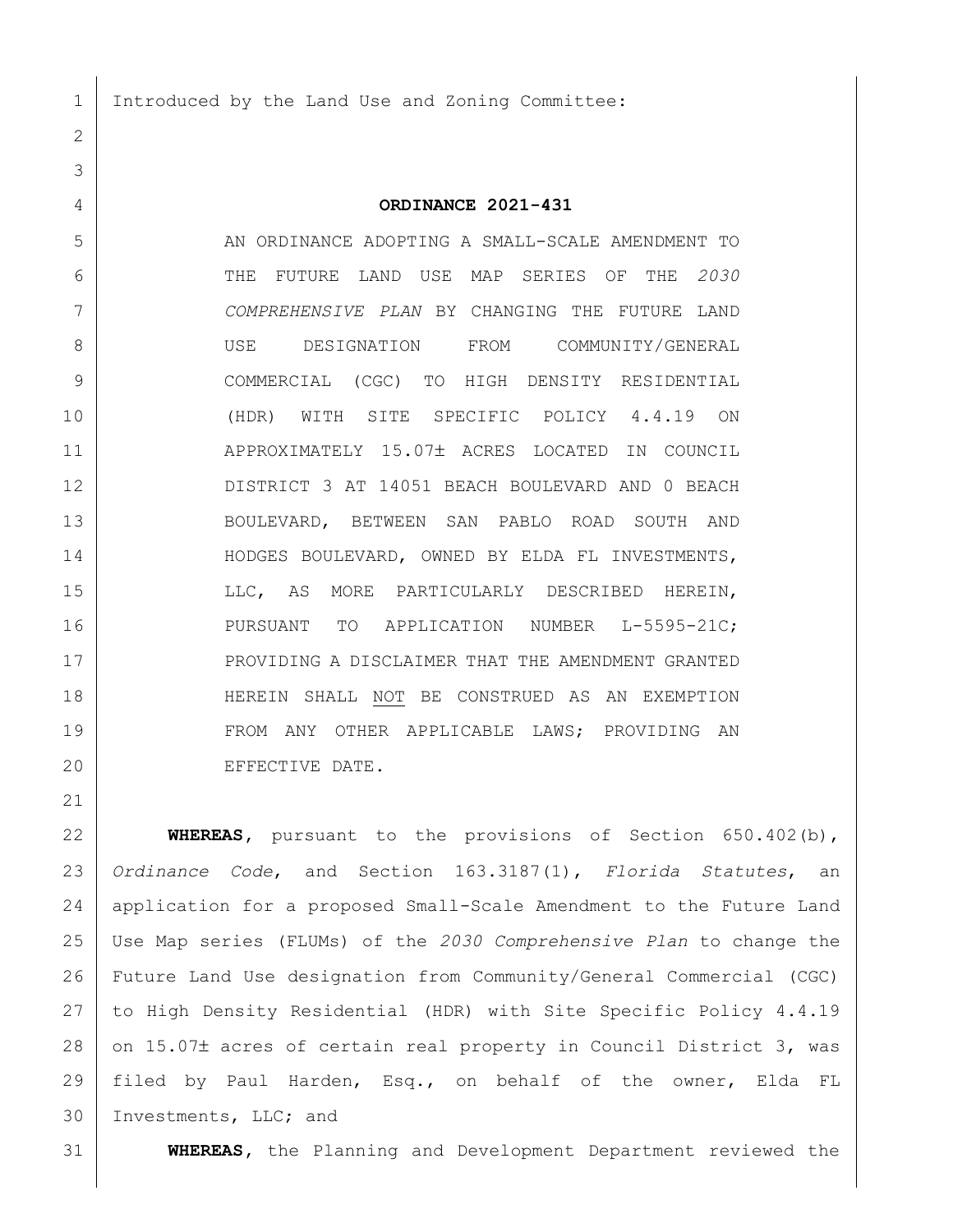1 proposed revision and application and has prepared a written report and rendered an advisory recommendation to the City Council with 3 respect to the proposed amendment; and

 **WHEREAS,** the Planning Commission, acting as the Local Planning Agency (LPA), held a public hearing on this proposed amendment, with due public notice having been provided, reviewed and considered comments received during the public hearing and made its 8 recommendation to the City Council; and

 **WHEREAS,** the Land Use and Zoning (LUZ) Committee of the City Council held a public hearing on this proposed amendment to the *2030 Comprehensive Plan*, pursuant to Chapter 650, Part 4, *Ordinance Code*, considered all written and oral comments received during the public 13 | hearing, and has made its recommendation to the City Council; and

**WHEREAS,** the City Council held a public hearing on this proposed 15 | amendment, with public notice having been provided, pursuant to Section 163.3187, *Florida Statutes* and Chapter 650, Part 4, *Ordinance Code,* and considered all oral and written comments received during public hearings, including the data and analysis portions of this proposed amendment to the *2030 Comprehensive Plan* and the recommendations of the Planning and Development Department, the Planning Commission and the LUZ Committee; and

 **WHEREAS,** in the exercise of its authority, the City Council has determined it necessary and desirable to adopt this proposed amendment to the *2030 Comprehensive Plan* to preserve and enhance present 25 advantages, encourage the most appropriate use of land, water, and 26 | resources consistent with the public interest, overcome present 27 deficiencies, and deal effectively with future problems which may 28 | result from the use and development of land within the City of 29 Jacksonville; now, therefore

 **BE IT ORDAINED** by the Council of the City of Jacksonville: **Section 1. Purpose and Intent.** This Ordinance is adopted

 $- 2 -$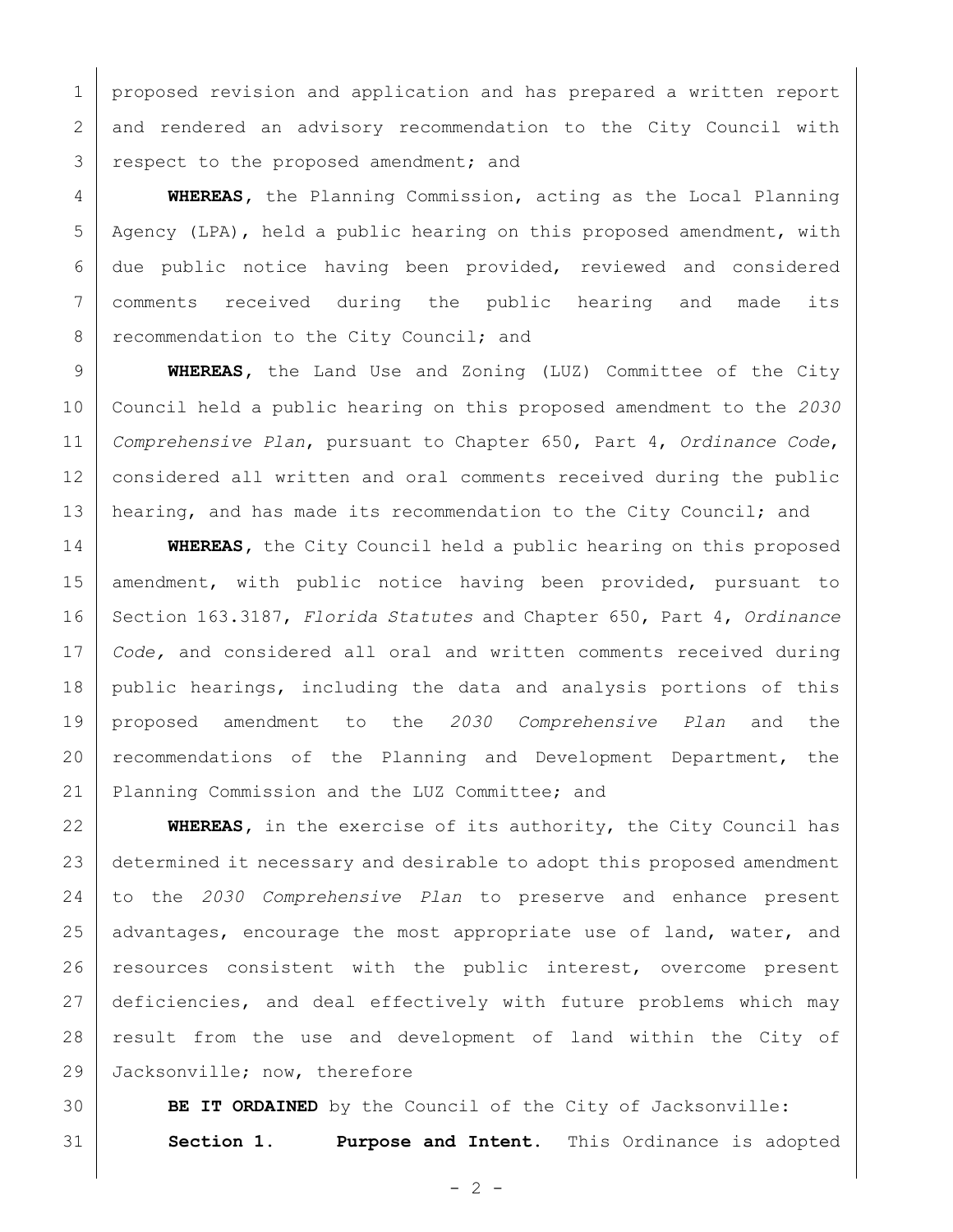1 to carry out the purpose and intent of, and exercise the authority 2 set out in, the Community Planning Act, Sections 163.3161 through 163.3248, *Florida Statutes*, and Chapter 166, *Florida Statutes*, as amended.

 **Section 2. Subject Property Location and Description.** The 6 approximately 15.07± acres (R.E. No. 167115-5005, 167115-5010 and 167115-5030) are located in Council District 3, at 14051 Beach Boulevard and 0 Beach Boulevard, between San Pablo Road South and Hodges Boulevard, as more particularly described in **Exhibit 1**, dated June 22, 2021, and graphically depicted in **Exhibit 2**, both **attached hereto** and incorporated herein by this reference (Subject Property).

 **Section 3. Owner and Applicant Description.** The Subject Property is owned by Elda FL Investments, LLC. The applicant is Paul Harden, Esq., 1431 Riverplace Boulevard, Suite 901, Jacksonville, Florida 32207; (904) 396-5731.

 **Section 4. Adoption of Small-Scale Land Use Amendment.** The City Council hereby adopts a proposed Small-Scale revision to the Future Land Use Map series of the *2030 Comprehensive Plan* by changing 19 the Future Land Use Map designation from Community/General Commercial (CGC) to High Density Residential (HDR) with Site Specific Policy 4.4.19, pursuant to Application Number L-5595-21C.

 **Section 5. Applicability, Effect and Legal Status.** The applicability and effect of the *2030 Comprehensive Plan*, as herein 24 | amended, shall be as provided in the Community Planning Act, Sections 163.3161 through 163.3248, *Florida Statutes*, and this Ordinance. All development undertaken by, and all actions taken in regard to development orders by governmental agencies in regard to land which is subject to the *2030 Comprehensive Plan*, as herein amended, shall be consistent therewith as of the effective date of this amendment to the plan.

**Section 6. Site Specific Policy.** The City Council hereby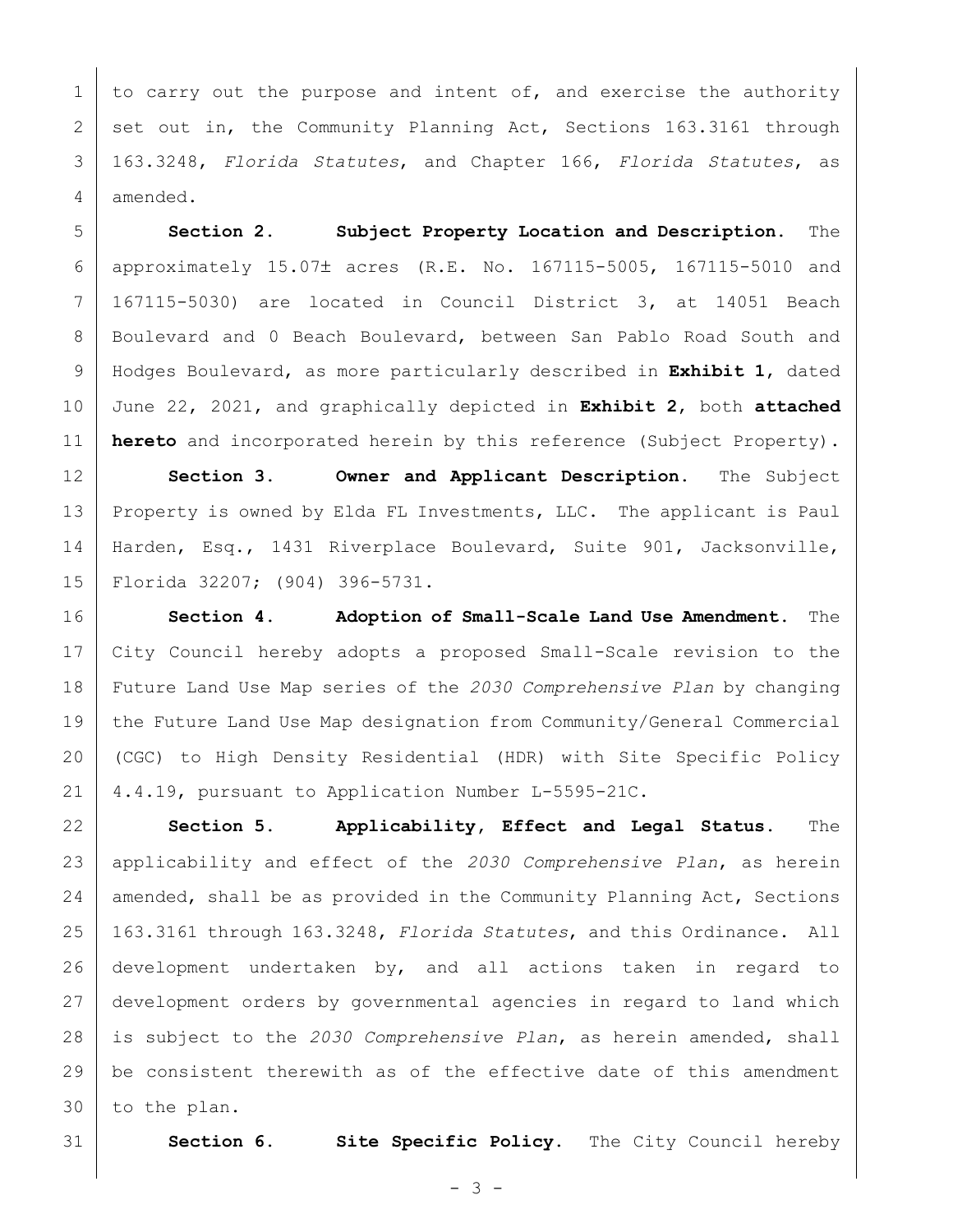1 | transmits FLUE Policy 4.4.19, dated July 13, 2021, and attached hereto as **Exhibit 3**.

## **Section 7. Effective date of this Plan Amendment.**

4 (a) If the amendment meets the criteria of Section 163.3187, *Florida Statutes*, as amended, and is not challenged, the effective date of this plan amendment shall be thirty-one (31) days after adoption.

8 (b) If challenged within thirty (30) days after adoption, the plan amendment shall not become effective until the state land 10 planning agency or the Administration Commission, respectively, issues a final order determining the adopted Small-Scale Amendment 12 to be in compliance.

 **Section 8. Disclaimer.** The amendment granted herein shall **not** be construed as an exemption from any other applicable local, 15 state, or federal laws, regulations, requirements, permits or approvals. All other applicable local, state or federal permits or approvals shall be obtained before commencement of the development 18 or use and issuance of this amendment is based upon acknowledgement, 19 representation and confirmation made by the applicant(s), owner(s), developer(s) and/or any authorized agent(s) or designee(s) that the subject business, development and/or use will be operated in strict compliance with all laws. Issuance of this amendment does **not** approve, promote or condone any practice or act that is prohibited or 24 restricted by any federal, state or local laws.

 **Section 9. Effective Date.** This Ordinance shall become effective upon signature by the Mayor or upon becoming effective 27 without the Mayor's signature.

- 
-